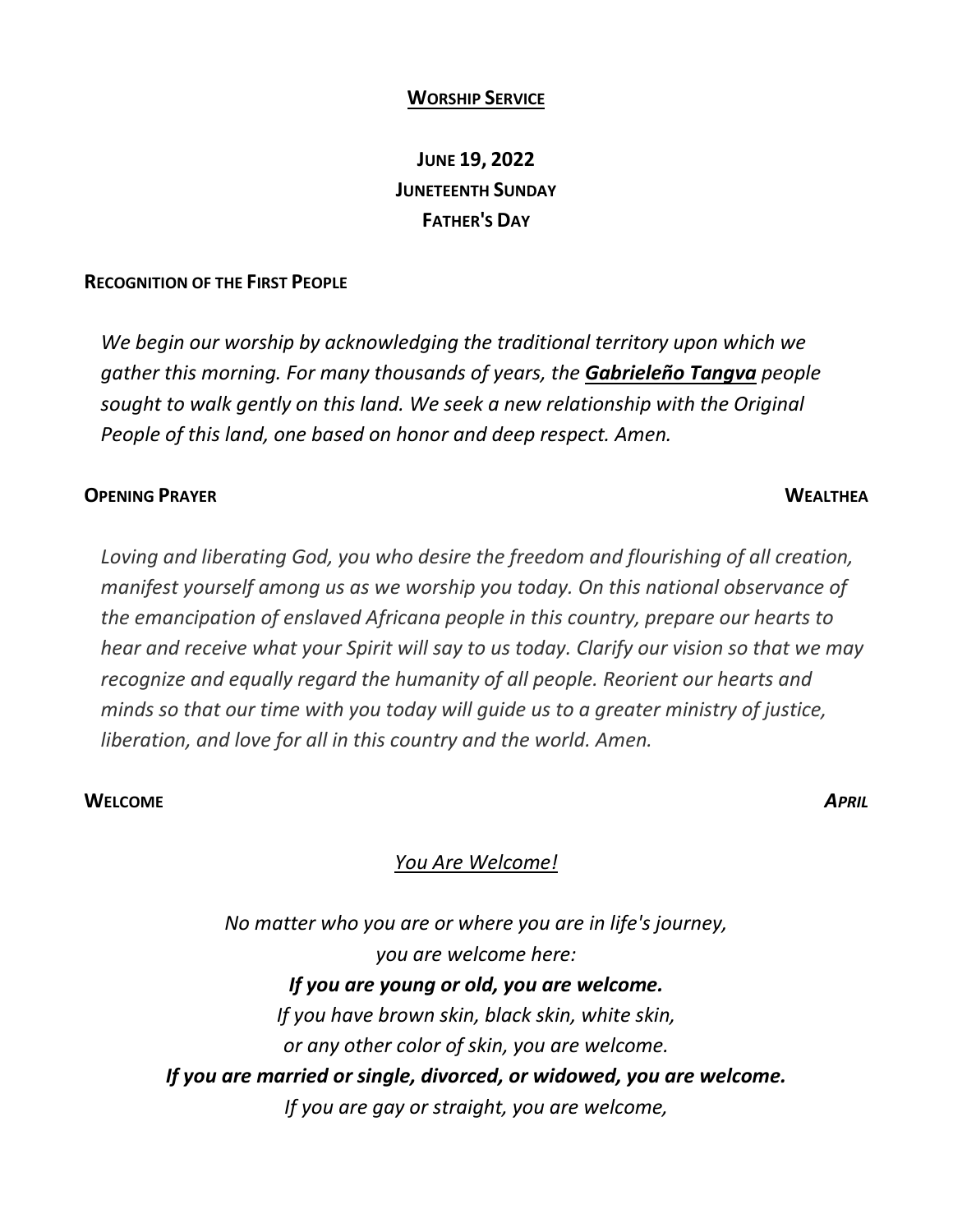*If you are transgender, you are welcome. If you identify as a man, woman, or gender non-conforming, you are welcome. If you are an immigrant, refugee, or citizen, you are welcome. If you cannot hear or see, you are welcome. If you are sick or well, you are welcome. If you are rich or poor, powerful or weak, you are welcome.*

*If you believe in God some of the time, none of the time, or all of the time, you are welcome*

*...*

*You are welcome here! Come with your gifts, your pains, and hopes, your fears. Come with traditions that have helped you and hurt you. Come with your experiences that have made you and broken you. Come with a mind ready to engage and a heart open to discern. Come and listen for the Sacred Spirit that calls you to love your neighbor wholeheartedly, seek justice, create peace and practice compassion*

# *You are welcome here*

**SONG OF WORSHIP ALL LIVING CREATURES RAISE YOUR SONG** 

## **CALL TO WORSHIP KRISTINA**

- *One: Gather together, O people of God,*
- *All: We come to worship God*
- *One:* 하나님은 우리를 여기로 초대하셨습니다.  *(God has invited us here)*
- *All: We come in gratitude*
- *One:* 我們聚集在一起敬拜慈愛的上帝  *(We gather to worship a loving God)*
	- *All: God created all of us*
	- *One:* हम सभी भगवान की छवि में बनाए गए हैं  *(We are all created in God's image)*

*...*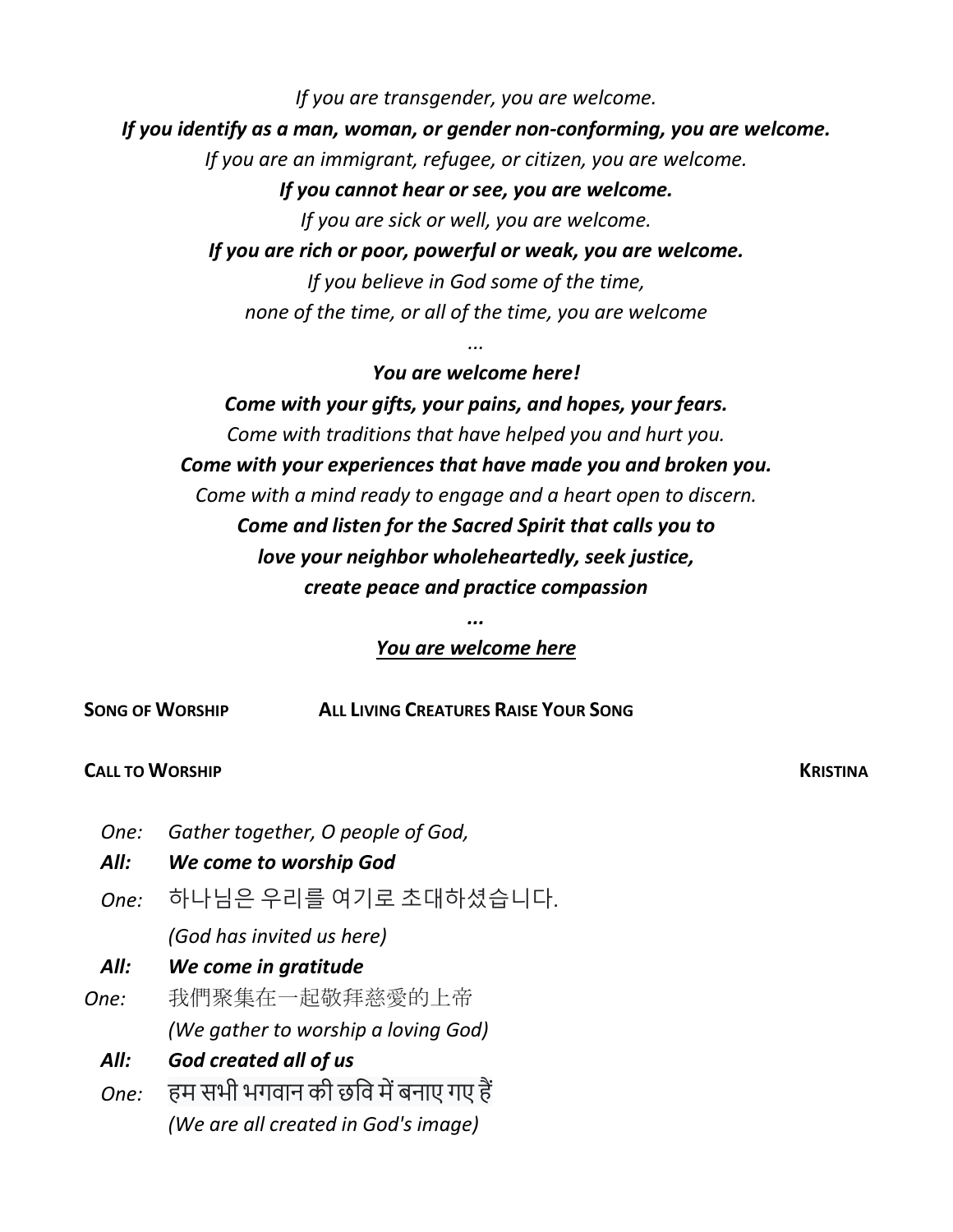# *All: We are equal in dignity and worthy of care*

- *One:* Sinasamba natin ang isang Diyos ng katarungan  *(We worship a God of justice)*
- *All: We worship a God of love*
- *One:* Nous adorons un Dieu de paix  *(We worship a God of peace)*
- *All: We will lift our hearts*
- *One:* Vamos a darle vida a nuestras mentes  *(Let us lift up our minds)*
- *All: We will lift up our voices*
- *One: We will rejoice today*
- *All: Let us be glad today. Amen.*

# **INVITATION TO PRAYER CHRISTOPHE**

*God created us in God's holy image, and we are invited daily to live in that image and experience the love of God. Let us turn to God once again to be loved and restored.* 

*First in silence …* 

# **PRAYER OF WHO WE ARE**

*Loving God, Source of all that is and all that will be, you called everything into existence through your love. Giver of every good gift, you create all people in your image and call us to love one another as you love us.* 

*We admit that we have failed to honor the great diversity of the human family. We seek freedom for ourselves while we work to keep others in bondage. We long to be known and accepted for who we are, but we judge others based on the color of our skin, the shape of our features, or the variety of human experiences. We have tried to love our neighbors individually while yet benefiting from systems that hold those same neighbors in oppression.* 

*May your love shine in us, O God. Give us eyes to see you as you are revealed in all*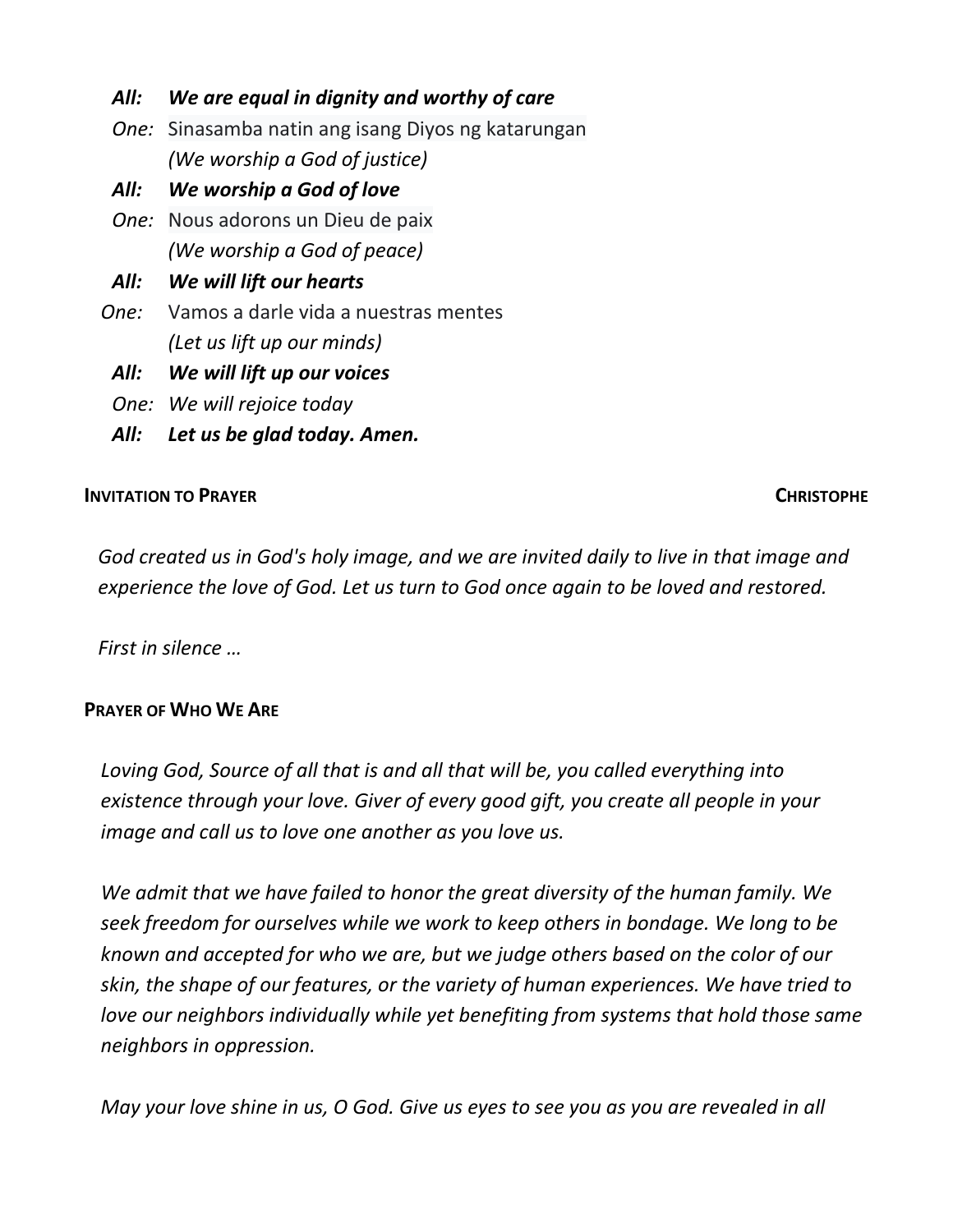*people. Strengthen us for the work of reconciliation rooted in love. Restore us in your image to be a beloved community united in our diversity. Amen.* 

## **DECLARATION OF GOD'S LOVE**

*God is a loving and merciful God. Celebrate God's love for you today. Amen.* 

*As the loved people of God, I now invite you to greet those around you. Those on Zoom are invited to hug themselves with the love of God.* 

## **SPECIAL MUSIC IN OUR HANDS**

## **PRAYER FOR ILLUMINATION MARIKA**

*Gracious God, fill our hearts with joy as we hear the words of the sacred text with humble and open hearts. Amen.* 

## **SCRIPTURE ACTS 3:1-10**

**<sup>1</sup>** One day Peter and John were going up to the temple at the hour of prayer, at three o'clock in the afternoon. **<sup>2</sup>**And a man lame from birth was being carried in. People would lay him daily at the gate of the temple called the Beautiful Gate so that he could ask for alms from those entering the temple. **<sup>3</sup>**When he saw Peter and John about to go into the temple, he asked them for alms. **<sup>4</sup>**Peter looked intently at him, as did John, and said, "Look at us." **<sup>5</sup>**And he fixed his attention on them, expecting to receive something from them. <sup>6</sup> Peter said, "I have no silver or gold, but what I have I give you; in the name of Jesus Christ of Nazareth, stand up and walk." **<sup>7</sup>**And he took him by the right hand and raised him up, and immediately his feet and ankles were made strong. **<sup>8</sup>**Jumping up, he stood and began to walk, and he entered the temple with them, walking and leaping and praising God. **<sup>9</sup>**All the people saw him walking and praising God, **<sup>10</sup>**and they recognized him as the one who used to sit and ask for alms at the Beautiful Gate of the temple, and they were filled with wonder and astonishment at what had happened to him.

## **MESSAGE "RESTORING LIVES"**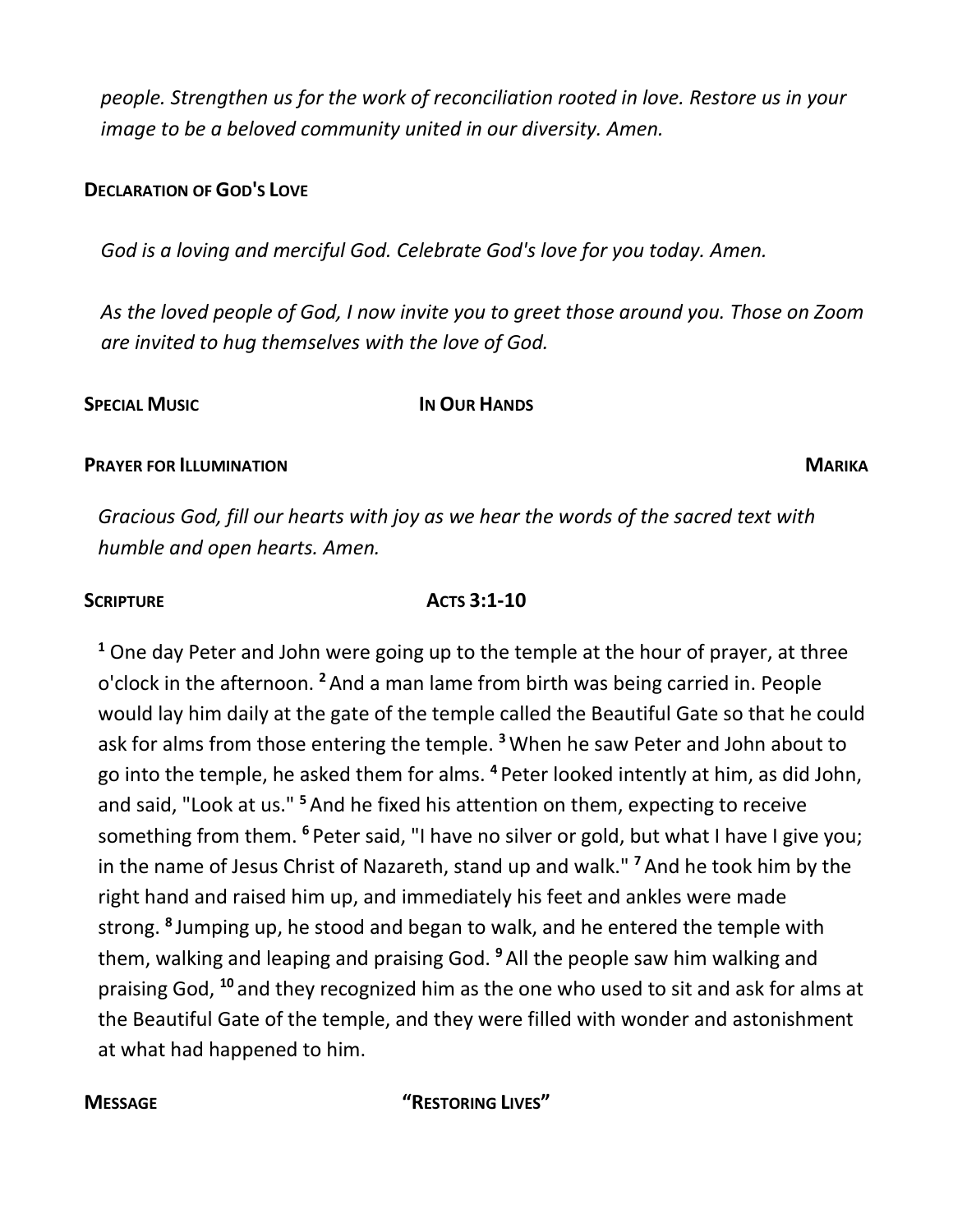We are God's work of art each one of us a precious gem, a marvelous melody, a potter's delight.

**We are God's handiwork– woven together in love, shaped with infinite compassion, painted with incredible beauty.**

We are the church of Jesus Christ diverse in human qualities, but united in our call to love God with all our heart, mind, soul, and strength, and to love our neighbor as ourselves.

**We are the Body of Christ living in his truth, sharing his peace, carrying his hope, embodying his love, throughout the world, God loved so much.**

We are here to be reminded once more who we are, whose we are and what our lives are about.

**We are here to be uplifted, renewed, and empowered to live out the miracle of who we are by the power of God working in and among us.** *We open ourselves to God, who makes all things new. Amen.* 

**SONG OF FAITH AND JESUS SAID**